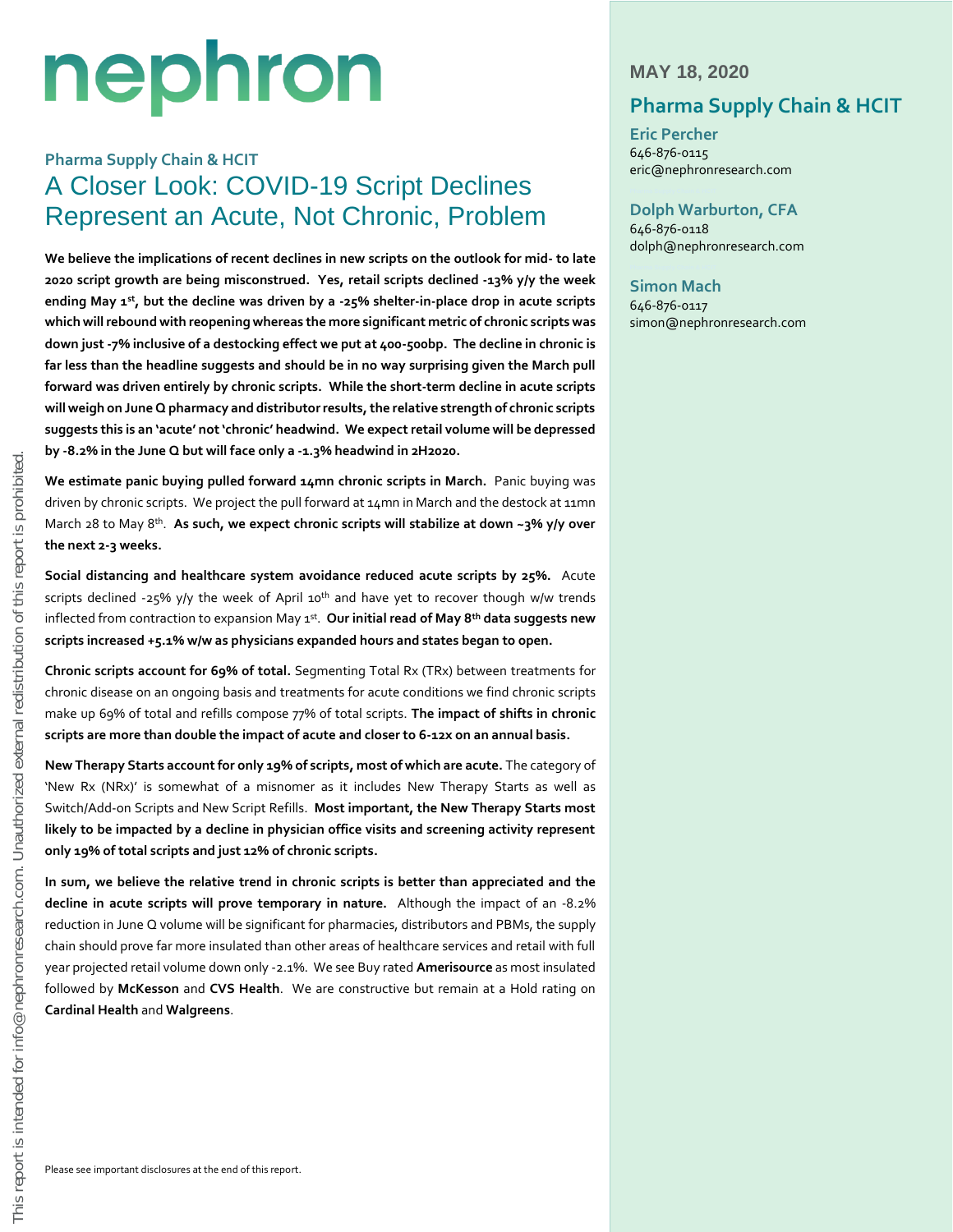*We are surprised that most analyses of script trends have not differentiated between acute and chronic trends* 

## **Script Declines Represent an Acute, Not Chronic, Problem**

It is our view that the implications of recent *acute* led script declines on the outlook for mid- to late2020 *total* script trends are being misconstrued and the stability of underlying *chronic* script trends is underappreciated.

■ Total retail scripts ended the week of May 1<sup>st</sup> down 12.6% y/y (Fig. 1). Total retail scripts jumped from a +2% y/y Jan-Feb run rate to +12% y/y in mid-March before reversing on shelter-in-place orders, declining to -10% y/y as we entered April. Total scripts then took a second step down in late April arriving at -12.6% y/y on May 1st. The secondary decline in late April appears to have **raised investor concerns that chronic scripts were falling alongside acute, suggesting that beyond fewer office visits and screening activity we might be seeing a decline in continuing scripts that could drive a prolonged reduction in total scripts well after the economy reopened and acute activity rebounded.** 



*It is our view the trend in chronic scripts is better than appreciated and acute scripts will bounce back sharply as the economy reopens*

Although retail scripts declined -12.6% y/y the week of May 1, correctly identifying the implications for mid- to long-term script growth requires examining the underlying trend in acute and chronic scripts. **We believe the relative trend in chronic scripts is better than appreciated and the decline in acute scripts will prove temporary in nature.**

**E** Acute scripts declined sharply on shelter-in-place orders and have not budged. It is important to note that Acute scripts saw almost no pull forward in early March (we may have seen some minimal stocking of antibiotics and inhalers) and so have not been impacted by destocking. As such the -25% decline in early April is attributable almost entirely to shelter-in-place orders reducing activity (no one is getting swimmers ear) and socializing (no one is making an office visit for botox or shingles vaccine). **Acute scripts remained down -25.8% y/y for the week ending May 1st but inflected positive in early May as new scripts increased 5.1% w/w the week end May**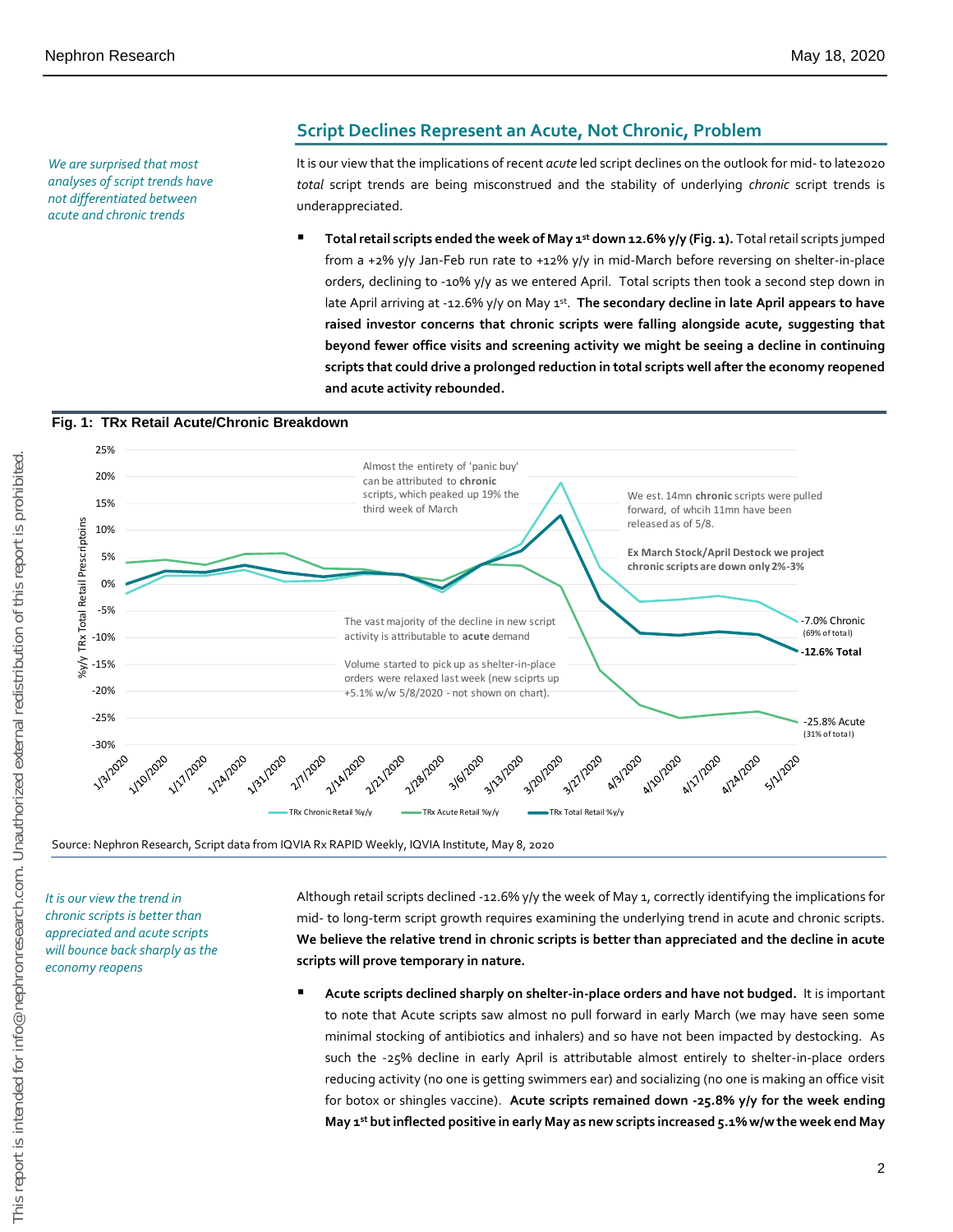**8 th (not shown on chart) and should rebound significantly as social distancing measures are relaxed even if health system avoidance is slow to ebb.**

- As Chronic was near 100% of the pull forward it is near 100% of the destock. Whereas acute scripts declined -25% in early April and remained at -25.8% on May 1st, chronic scripts declined -5% in early April but stepped down to -7.0% on May  $1^{st}$ . A 7% decline in Chronic scripts (which account for 69% of total retail scripts) would hold significant mid to long-term implications for supply chain revenue and profit if sustained, as chronic scripts will be much slower to rebound (only 5-15% of chronic scripts are dynamic in any given year). However, chronic script accounted for near the entirety of March panic buy activity, increasing 19% y/y the week of 3/20/2020. **We estimate that as much as 500bp of the decline is attributable to pull forward, suggesting the underlying decline from fewer new brand scripts is running closer to ~3%, and will decline to -1.3% in the back half of 2020.**
	- o Last week we received a lot of incoming questions on other analyst's interpretations of IQVIA data which included expectations for ongoing high-teens declines in total scripts and further chronic script deterioration. As noted above, we expect that the chronic script trend of -7% is likely nearing the nadir and should improve as destocking runs its course over the coming 2-3 weeks.
	- o Our conversations with pharmacists and physicians indicate that after the initial panic buying wave, lower volumes at independent and chain pharmacies have provided time for increased outreach on adherence (with mail pharmacies also increasing outreach), doctors and nurse practitioners are conducting fewer new visits but telehealth productivity is increasing and with fewer office visits prescribers have more time on their hands to call in continuing script. **For the week of 5/7, IQVIA data showed that office visits began to expand including in some of the most hard-hit specialties such as ortho, GI and cardio.** The number of handwritten scripts also took back market share from electronic scripts for the first time in five weeks.
	- o **The decline in office visits over the past 6-weeks is clearly a much larger headwind for new scripts than for continuing scripts. Specifically, we expect that there will be an ongoing impact from the loss of scripts from asymptomatic patients that are missing screenings and those that require diagnostic tests prior to initiating a new therapy. Given that 'dynamic' chronic scripts represent 5%-15% depending on therapy, we estimate the post destocking headwind at -3.0% and the cumulative impact of missed new scripts April to July at -1.3% in second half 2020 and early 2021.**

#### **Trends in New Starts, Switches and Refills**

**Chronic scripts account for 69% of total.** Segmenting Total Rx (TRx) between treatments for chronic disease on an ongoing basis and treatments for acute conditions we find chronic scripts make up 69% of total scripts (refills compose 77% of total inclusive of acute refills). **As such, the impact of shifts in chronic scripts is more than double the impact of acute and closer to 6-12x on an annual basis.**

**New Therapy Starts account for only 19% of scripts, most of which are acute.** As seen in Fig 3 on the following page, the category of 'New Rx (NRx)' is somewhat of a misnomer as it includes New Therapy Starts as well as Switch/Add-on Scripts and New Script Refills. Most important, the New Therapy Starts most likely to be impacted by a decline in physician office visits and screening activity represent 19% of total scripts. **New therapy starts and switches are just 12% of chronic scripts vs 51% of acute.**

*Given that dynamic chronic scripts average 12% of total, a 25% ongoing headwind would represent 3% of chronic scripts*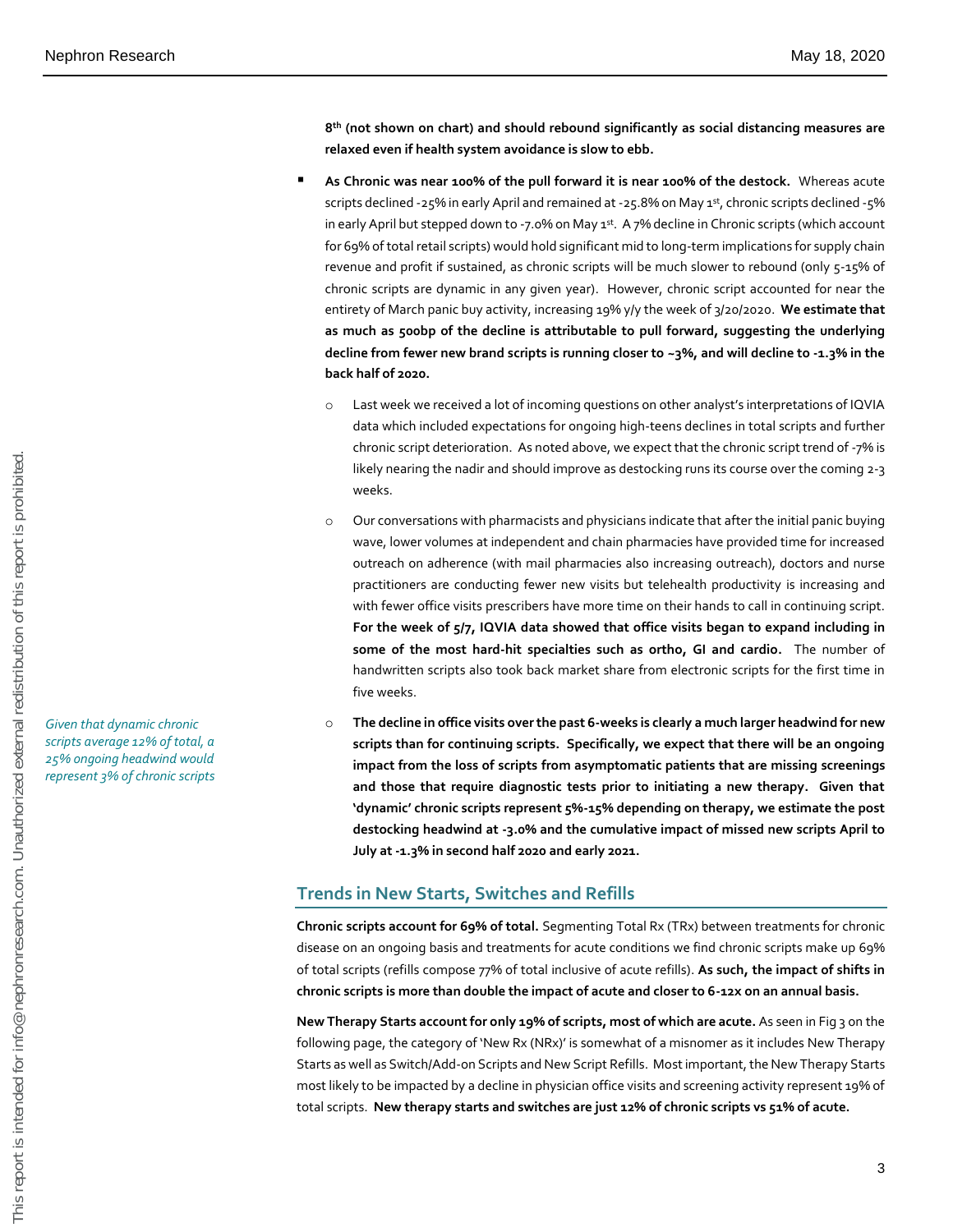#### **Fig. 2: Chronic scripts account for 69% of Total Rx – should prove highly inelastic through pandemic and recession**



#### Source: Nephron Research, Script data from IQVIA "SMART – US Edition", IQVIA Institute

Source: Nephron Research, Script data from IQVIA "SMART – US Edition", IQVIA Institute

**Figure 4 makes clear just how sharp the decline in New Therapy starts has been, down 37% y/y showing how steep the decline in acute has been** (again, new therapy starts and switches are just 12% of chronic scripts vs 51% of acute). By comparison, refills are down only -3% and new script refills are down only -7%.





Source: Nephron Research, Script data from IQVIA Patient Insights Weekly, IQVIA Institute, May 14, 2020

To really understand how much of the downtick in new scripts is attributable to acute vs chronic scripts, we find it is best to look at the absolute numbers over the last 12-months. **Fig. 5 shows new start activity for both acute and chronic scripts.**

**Fig. 3: Refill scripts account for 77% of Total Rx – the new therapy starts most at risk account for 19%** 

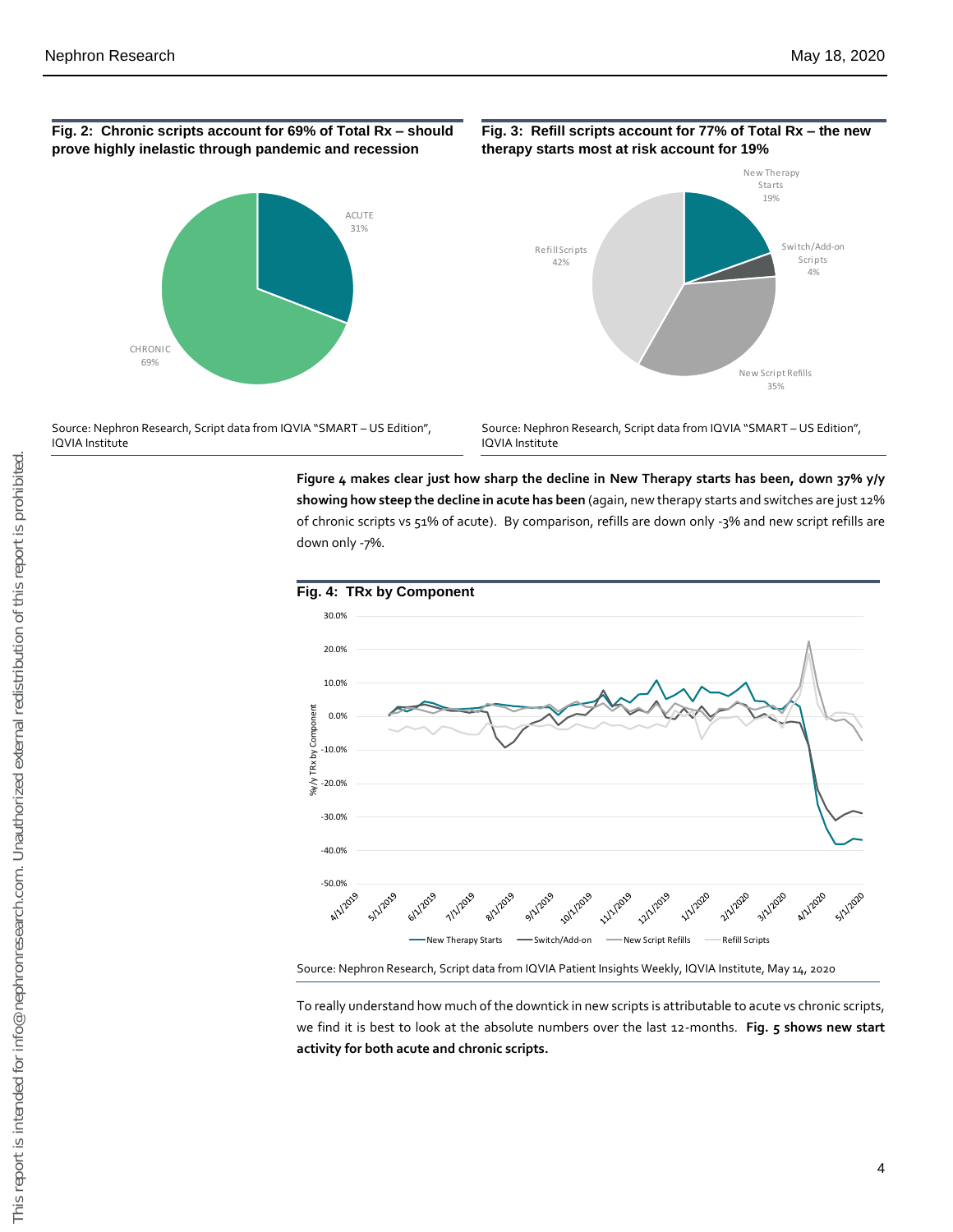

**Fig. 5: New Start Weekly Volume: The decline in acute volume far surpassed chronic**

Source: Nephron Research, Script data from IQVIA Patient Insights Weekly, IQVIA Institute, May 14, 2020

## **Mail vs Retail (and Long-Term Care)**

The March increase in mail channel volume appears to be 75+% attributable to early fills and only 25% attributable to new to mail scripts. **Given that the majority of scripts were not true switches and that mail accounts for only 5% of total claims, we size the channel share shift at only 30bp.** 

The decline in long term care comes as some surprise as we would expect that patients would still have access to scripts. We assume a portion of this decline is attributable to a decline in census and a portion to the inclusion of broader institutional customers that have been impacted by elective procedures in this channel.

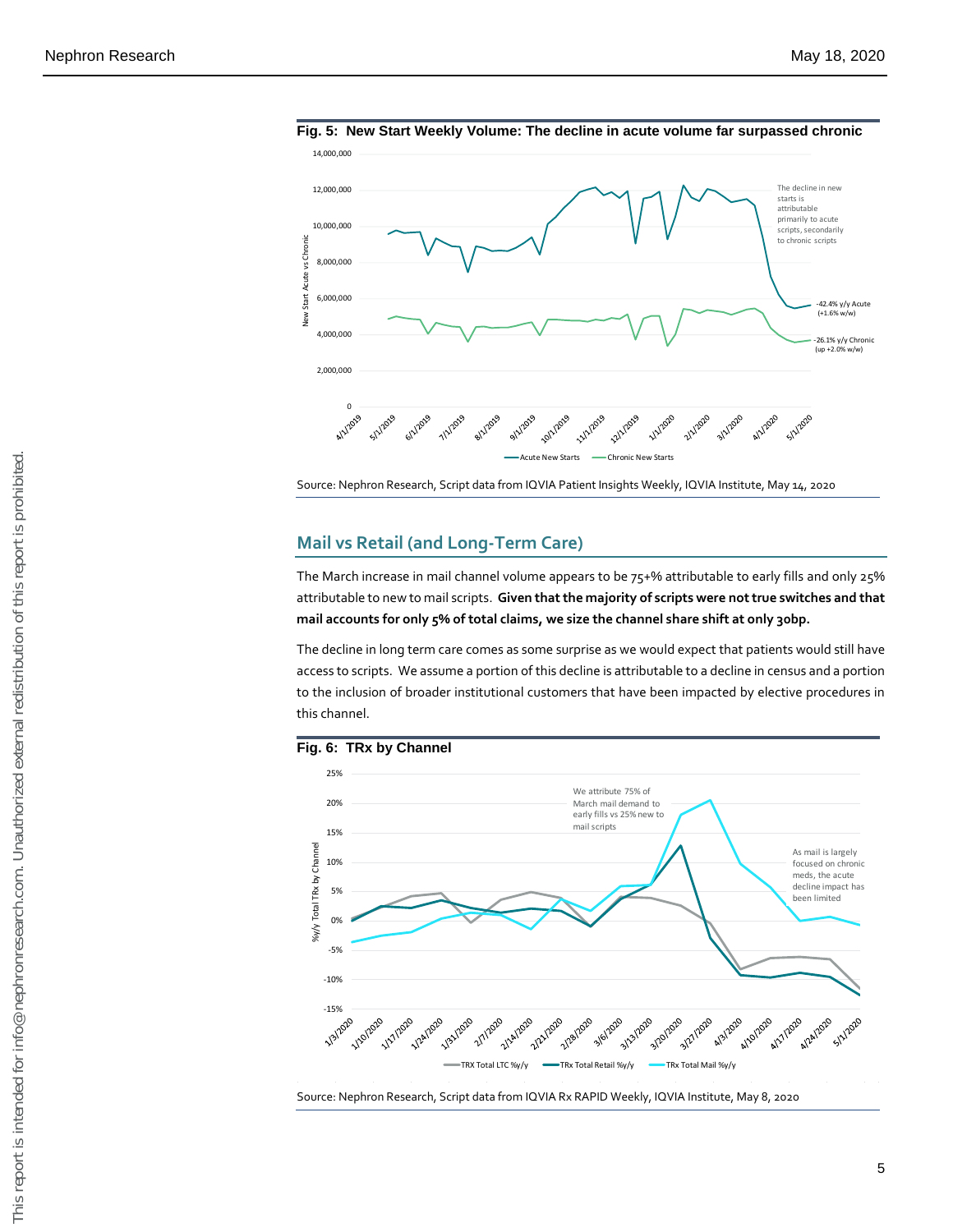**Updated 2020 Retail Script Projections** 

*With the decline in new brand starts stabilizing in late April, we update our projections of COVID-19 impact on retail scripts, arriving at a full year headwind of -2.2%*

We have updated our COVID-19 script growth impact analysis to reflect datapoints accumulated from early May pharma supply chain discussions and earnings reports (March Q result up sharply June Q outlooks less negative than expected despite a sharp drop in April) as well as IQVIA weekly script trends. **The level of COVID-19 disruption was greater than we initially modeled with a projected early March 'panic buy' boost of +14% giving way to an -11% downward trend in late March and April. We model this decline was composed of a -40% decline in new scripts (~19% of total) driving an - 8% headwind and post panic destocking driving an additional -3% headwind.**



Source: Nephron Research Projections as of 5/13/2020

#### **Outlook**

**In sum, we believe the relative trend in chronic scripts is better than appreciated and the decline in acute scripts will prove temporary in nature.** Although the impact of an -8.2% reduction in June Q volume will be significant for pharmacies, distributors and PBMs, the supply chain should prove far more insulated than other areas of healthcare services and retail with full year projected retail volume down only -2.2%. We see Buy rated **Amerisource** (we maintain our \$102 12-mo target price, 14x FY20 EPS of \$7.45) as most insulated followed by **McKesson** (we maintain our \$174 12-mo target price, 12.2x our revised, and depressed FY21 EPS estimate of \$14.27) and **CVS Health** (we maintain our \$84 12-mo target price, 11.9x our FY20 EPS estimate). We are constructive but remain at a Hold rating on **Cardinal Health** (we maintain our \$55 12-mo price target, 9.7x our forward 12-mo EPS estimate of \$5.65) and **Walgreens** (we maintain our \$43 price target, 8.2x FY20 EPS estimate of \$5.25).